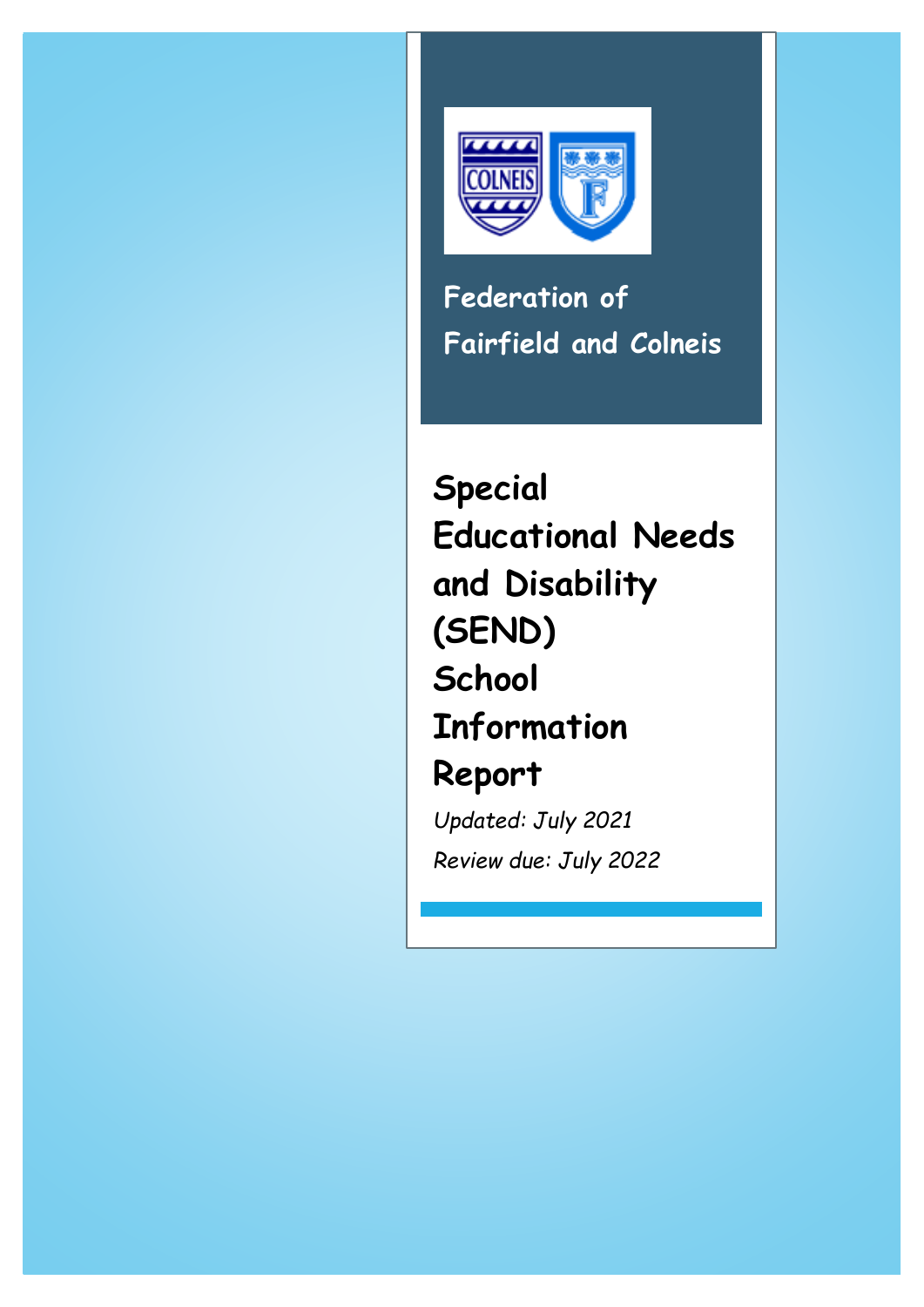## What is SEND?

SEND stands for Special Educational Needs and Disability.

#### **Definition of Special Educational Needs (SEN)**

SEND Code of Practice (2015) defines Special Educational Needs in the following way:

*'A pupil has SEN where their learning difficulty or disability calls for special educational provision, namely provision different from or additional to that normally available to pupils of the same age.'*

This means provision that goes beyond the differentiated approaches, learning approaches and learning arrangements normally provided as part of high quality, differentiated teaching. It may take the form of additional support from within the school setting or require involvement from support services.

#### Definition of Disability

Many pupils who have SEN may also have a disability under the Equality Act (2010). The Equality Act defines a disability in the following way:

*'A physical or mental impairment which has a long-term and substantial adverse effect on their ability to carry out normal day-to-day activities.'*

## The SEND Code of Practice (January 2015)

In 2014, the Children and Families Act led to a new Code of Practice for Special Educational Needs and disability. The latest version of this document can be found via the following link:

#### [https://www.gov.uk/government/uploads/system/uploads/attachment\\_data/file](https://www.gov.uk/government/uploads/system/uploads/attachment_data/file/398815/SEND_Code_of_Practice_January_2015.pdf) [/398815/SEND\\_Code\\_of\\_Practice\\_January\\_2015.pdf](https://www.gov.uk/government/uploads/system/uploads/attachment_data/file/398815/SEND_Code_of_Practice_January_2015.pdf)

The SEND Code of Practice (January 2015) clearly states that schools must do their best to ensure that all pupils receive an appropriate education that fulfils their needs and enables them to reach their potential; including all pupils with special educational needs and disabilities. There must be an identified teacher who is responsible for ensuring that this is in place for pupils with SEND and for ensuring that parents are aware if their child has been identified as having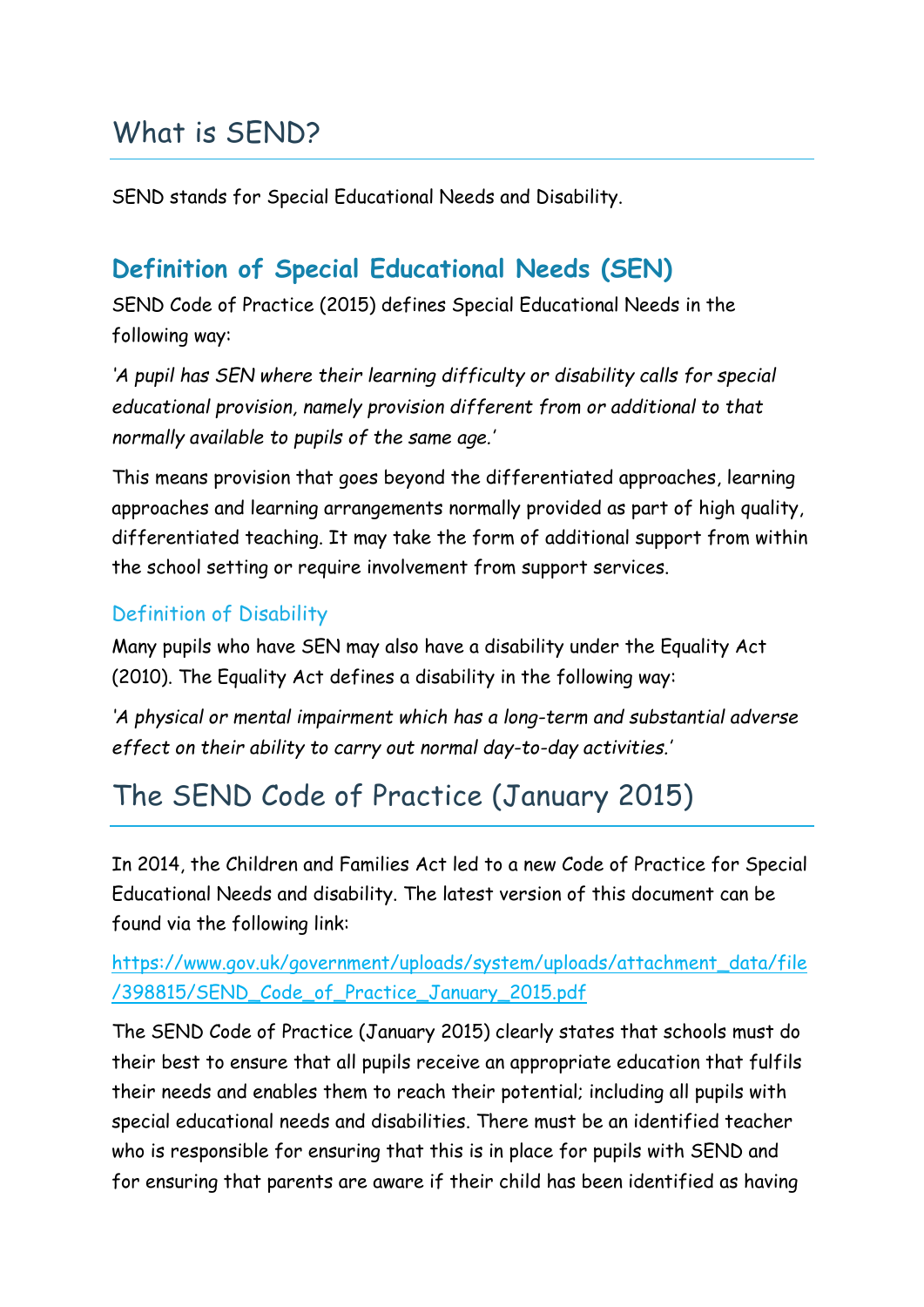SEND; this person is called the SENDCo. There must also be an identified governor who is responsible for ensuring that the school is doing its best for pupils with SEND.

**The SENDCo is Miss Emma Gooding. She holds the National Award for SEND coordination.**

**She can be contacted via the school office.**

## What is the Local Offer?

The SEND Code of Practice (January 2015) requires all local educational authorities to publish their arrangements for children and young people with SEND. This means that parents and carers can see what is offered across the county and what they can expect to be produced for their child. This information is referred to as the Local Offer.

This school information report has been produced in partnership with Suffolk's Local Offer which can be found via the following link:

[https://infolink.suffolk.gov.uk/kb5/suffolk/infolink/localoffer.page?localofferc](https://infolink.suffolk.gov.uk/kb5/suffolk/infolink/localoffer.page?localofferchannelnew=0) [hannelnew=0](https://infolink.suffolk.gov.uk/kb5/suffolk/infolink/localoffer.page?localofferchannelnew=0)

## What is the School SEND Information Report?

The SEND Code of Practice (January 2015) requires all schools to publish their arrangements for children and young people with SEND. This means that parents and carers can see what is offered in the school and what provision they can expect to be provided for their child. This information is referred to as the School SEND Information Report and is specific to the school.

The School SEND Information Report is linked to the School's SEND Policy, a copy of which can be found on the school website via the following link: <http://www.colneisjunior.co.uk/>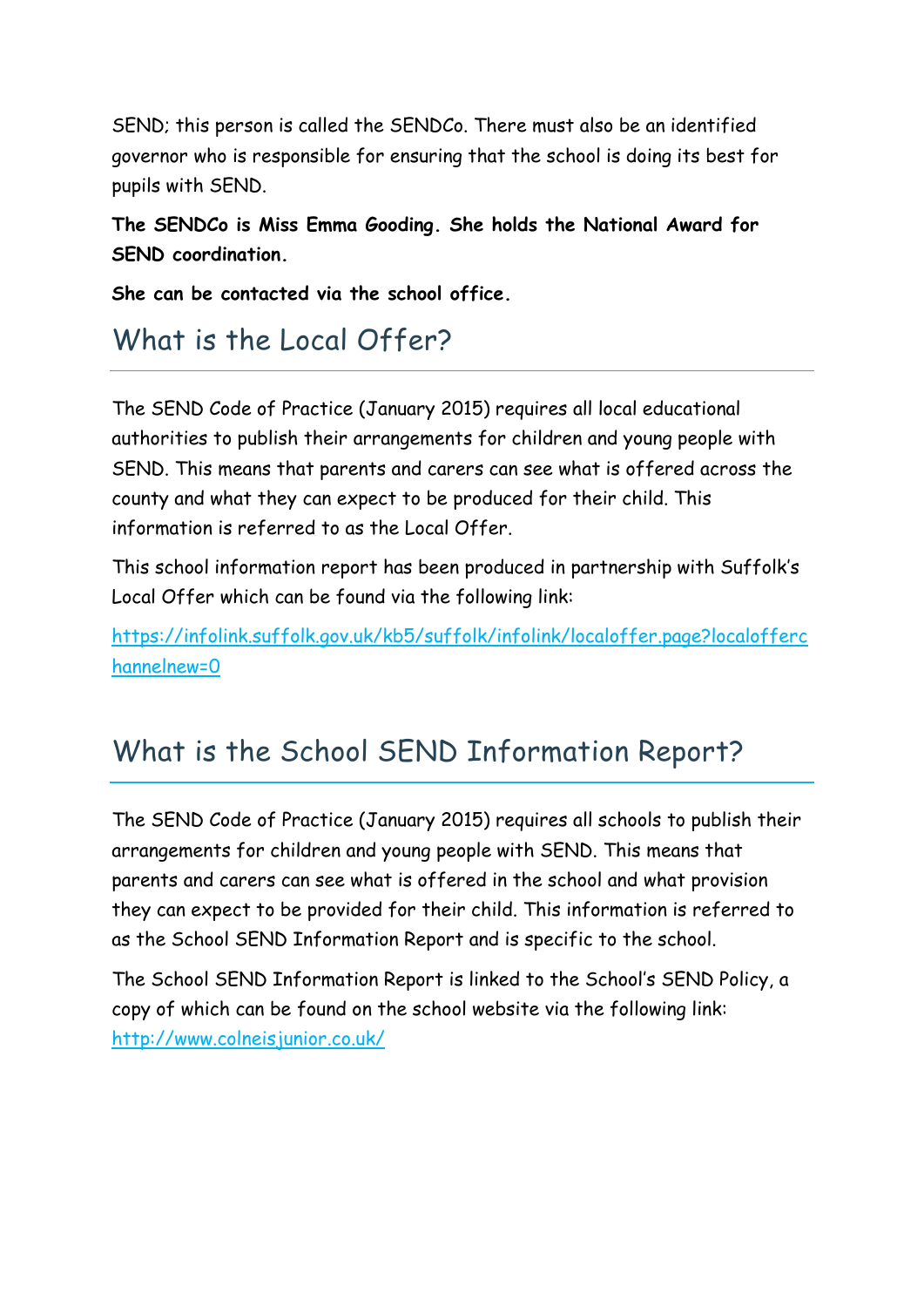## SEND Independent Support Service

There is also a support service for SEND which is known as SENDIASS (Special Educational Needs and Disabilities Information Advice and Support Service). This is an independent service that supports parents of and young people with, SEND. They can be contacted via the following link:

<https://www.suffolksendiass.co.uk/>

## Our Vision for SEND at Fairfield and Colneis

At Fairfield and Colneis, we firmly believe that all pupils should be able to achieve their potential and become confident learners who lead fulfilling lives. We are proud to provide a safe, stimulating and inclusive learning environment where every member of our school community is valued and respected. We offer a broad, balanced and creative curriculum which provides opportunities for everyone to achieve and succeed.

It is the duty of all staff to support and teach every pupil including those with SEND. Within our schools, every teacher is a teacher of pupils with SEND and all our teaching and support staff are totally committed to helping all of our pupils achieving their full potential.

At Fairfield and Colneis, we strive to ensure that the following principles are incorporated into our school:

- To provide every opportunity for all of the pupils with Special Educational Needs within our Federation to achieve their potential.
- To raise the aspirations and expectations for all pupils with Special Educational Needs within the Federation.
- To take a personalised approach to learning, recognising that every individual has different needs and requires differing support to reach their full potential.
- To ensure that all pupils with Special Educational Needs are fully integrated in to the life of the school and are given the opportunities to take part in all activities within school and the wider community.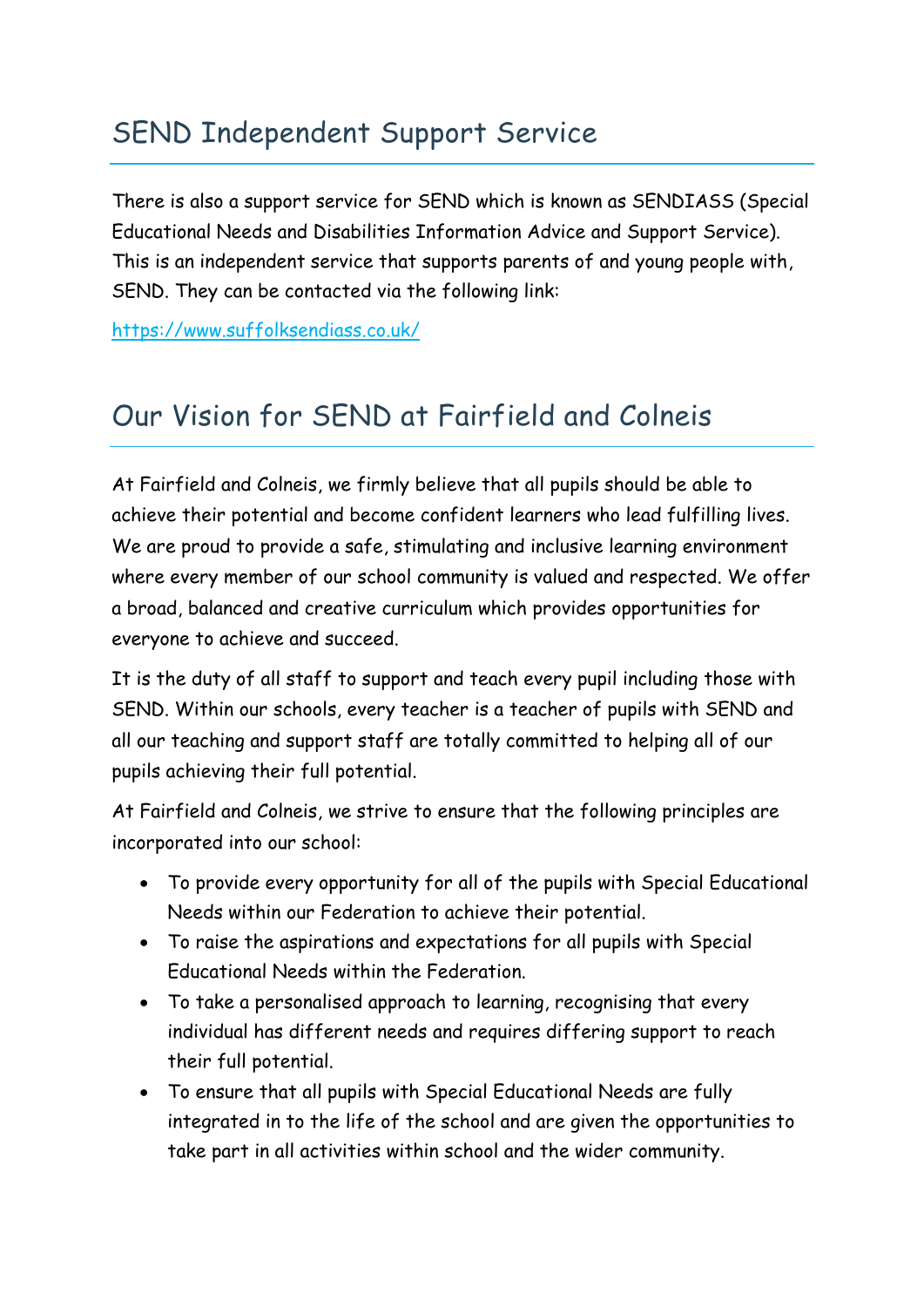We believe education is a partnership between the pupil, parent/carer and teacher so the views, thoughts and wishes of pupils and families will be actively sought and the planning and implementation of a support plan will be achieved collaboratively.

Our provision will be underpinned by high quality teaching, planned and delivered by the class teacher and include targeted intervention where required.

### How do we identify SEND?

At Fairfield and Colneis, we follow the assess, plan, do, review cycle for SEND as outlined in the SEND Code of Practice. We ensure that we monitor and review progress regularly against national and age related expectations. This information is shared with parents via half-termly reports. If a teacher is concerned about a pupil, they will discuss their concerns with the SENDCo who will communicate these concerns to the parents/carers. Equally, parents/carers themselves may have the initial concerns and they too can make contact with the school to discuss them either via the class teacher or SENDCo. Consideration and review of educational progress and identification of medical conditions will support the identification process. A meeting will be held to discuss the pupil's needs and if it is felt that a pupil does require provision that is different from or additional to that which is available to other pupils then an assessment of need will be carried out. This assessment may be carried out in school by the SENDCo or their teacher but if not, requests may be made to outside agencies, where appropriate. Parent/carer permission is always sought before referring to outside agencies. Following the assessment(s) another meeting will take place to discuss the next steps and what the school can put in place to meet the pupil's needs. A support plan, known as a 'Personalised Plan' and a 'One Page Profile' will be drawn up outlining the plan that is to be put in place; this support plan will be reviewed regularly.

In rare cases, where a child has significant needs, it may be appropriate for a request to be made to the Local Authority to carry out an Education, Health and Care needs assessment. Requests can be made by either the school or parents. Where the Local Authority agrees to carry out a 'needs assessment', they will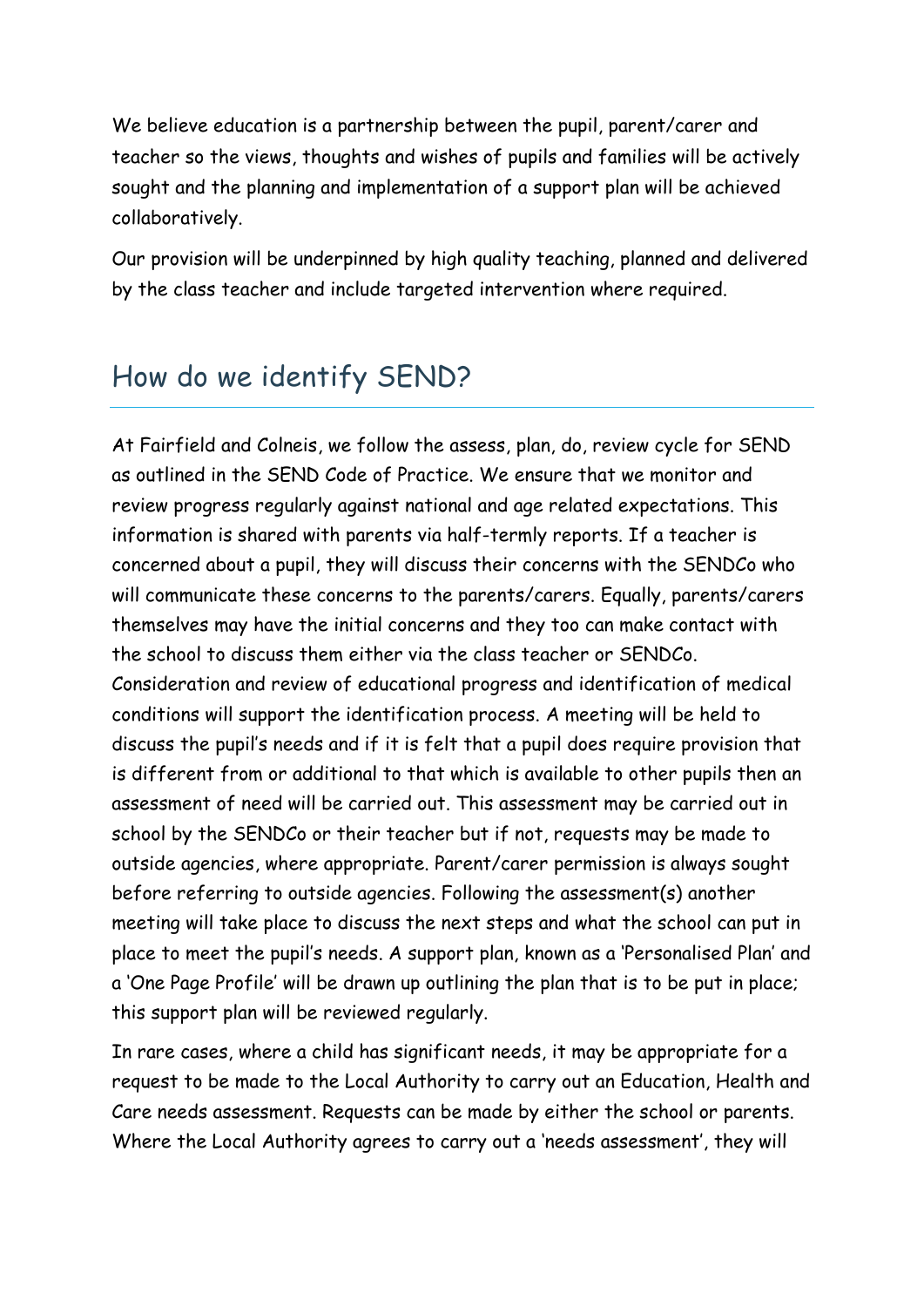use the information gathered to decide whether it is necessary to make additional provision through an Education, Health and Care Plan (EHCP).

# What should parents/carers do if they have a concern about their child's learning?

If a parent/carer is concerned about their child's progress they should speak to their child's class teacher in the first instance. The class teacher may then speak to the SENDCo or refer the parent/carer directly to the SENDCo. If a parent/carer does not wish to speak to the child's class teacher about their concerns, or has already spoken to the class teacher and would like to discuss their concerns further, they should make an appointment to speak to the SENDCo via the school office.

#### What kinds of SEND are catered for?

In accordance with the SEND Code of Practice all SEND will be categorised under one or more of the four broad areas of need: cognition and learning; communication and interaction; social, emotional, mental health; sensory and/or physical. These are explained in more detail below:

#### Communication and Interaction

Pupil's with speech, language and communication needs (SLCN) have difficulty in communicating with others. This may be because they have difficulty saying what they want to, understanding what is being said to them or they do not understand or use social rules of communication (for example, pupils with Autism). The needs of these pupils may change over time.

#### Cognition and Learning

Learning difficulties cover a wide range of needs, including moderate learning difficulties (MLD), severe learning difficulties (SLD), where pupils are likely to need support in all areas of the curriculum and associated difficulties with mobility and communication, through to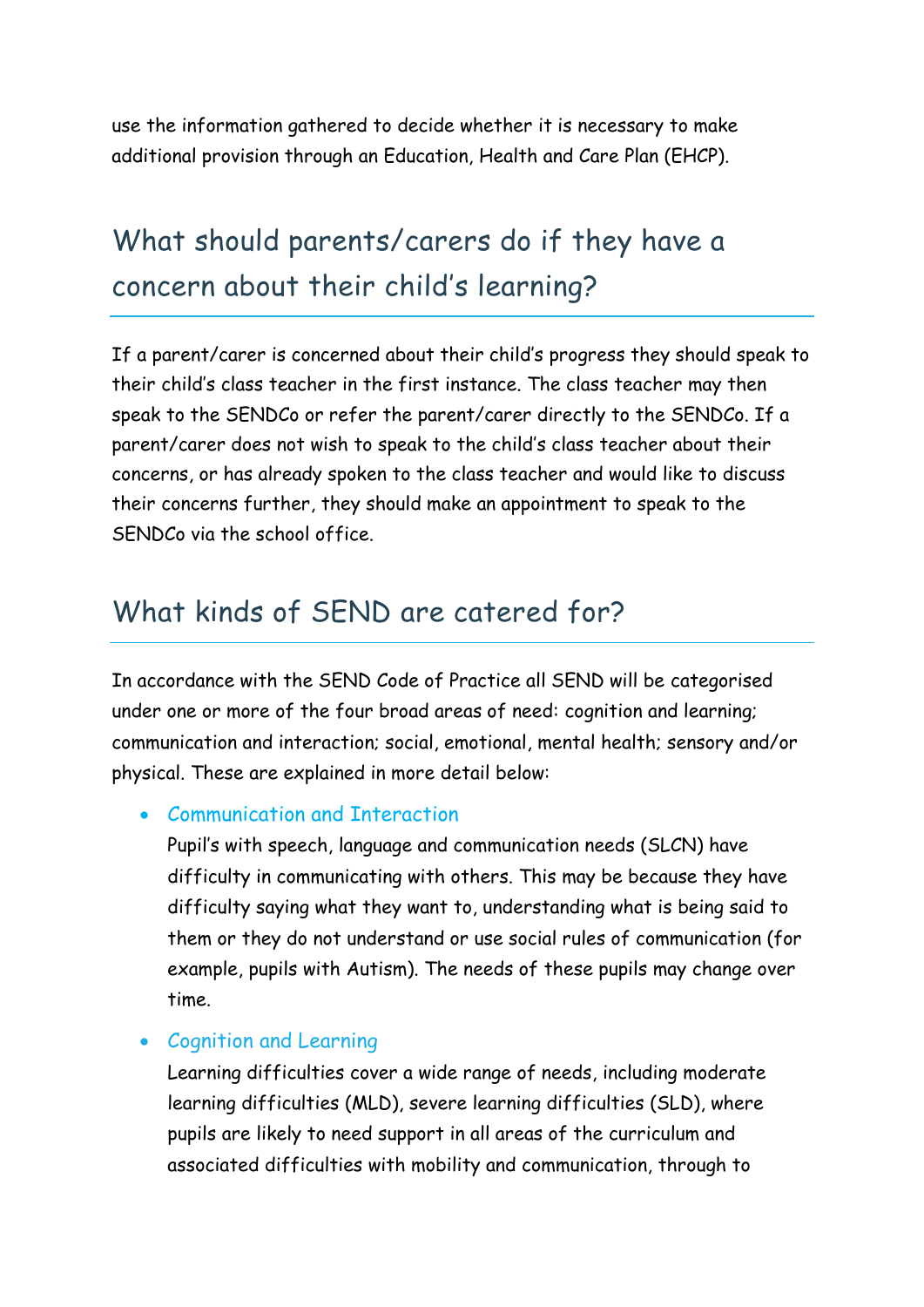profound and multiple learning difficulties (PMLD). Specific learning difficulties (SpLD), affect one or more specific aspects of learning and encompass a range of conditions such as dyslexia and dyscalculia.

Social, Emotional and Mental Health Difficulties

Pupils may experience a wide range of social and emotional difficulties which manifest themselves in many ways. These may include becoming withdrawn or isolated, as well as displaying challenging, disruptive or disturbing behaviour. These behaviours may reflect underlying mental health difficulties.

Sensory and/or Physical Needs

Some pupils require special educational provision because they have a disability which prevents or hinders them from making use of the educational facilities generally provided. These difficulties can be age related and may fluctuate over time. Many pupils with vision impairment (VI), hearing impairment (HI) or a multi-sensory impairment (MSI) will require specialist support.

# What is the approach to teaching pupils with SEND?

The school provides a graduated response to each child dependent on their level of need. In most instances, children will have their learning needs met through high quality first teaching within their class. Sometimes, a child may require provision that is additional to or different from their peers. In these instances, the child's individual needs will be carefully considered and targeted additional support will be offered.

The diagram below shows some examples of the types of support available at Fairfield and Colneis based on the graduated response to support.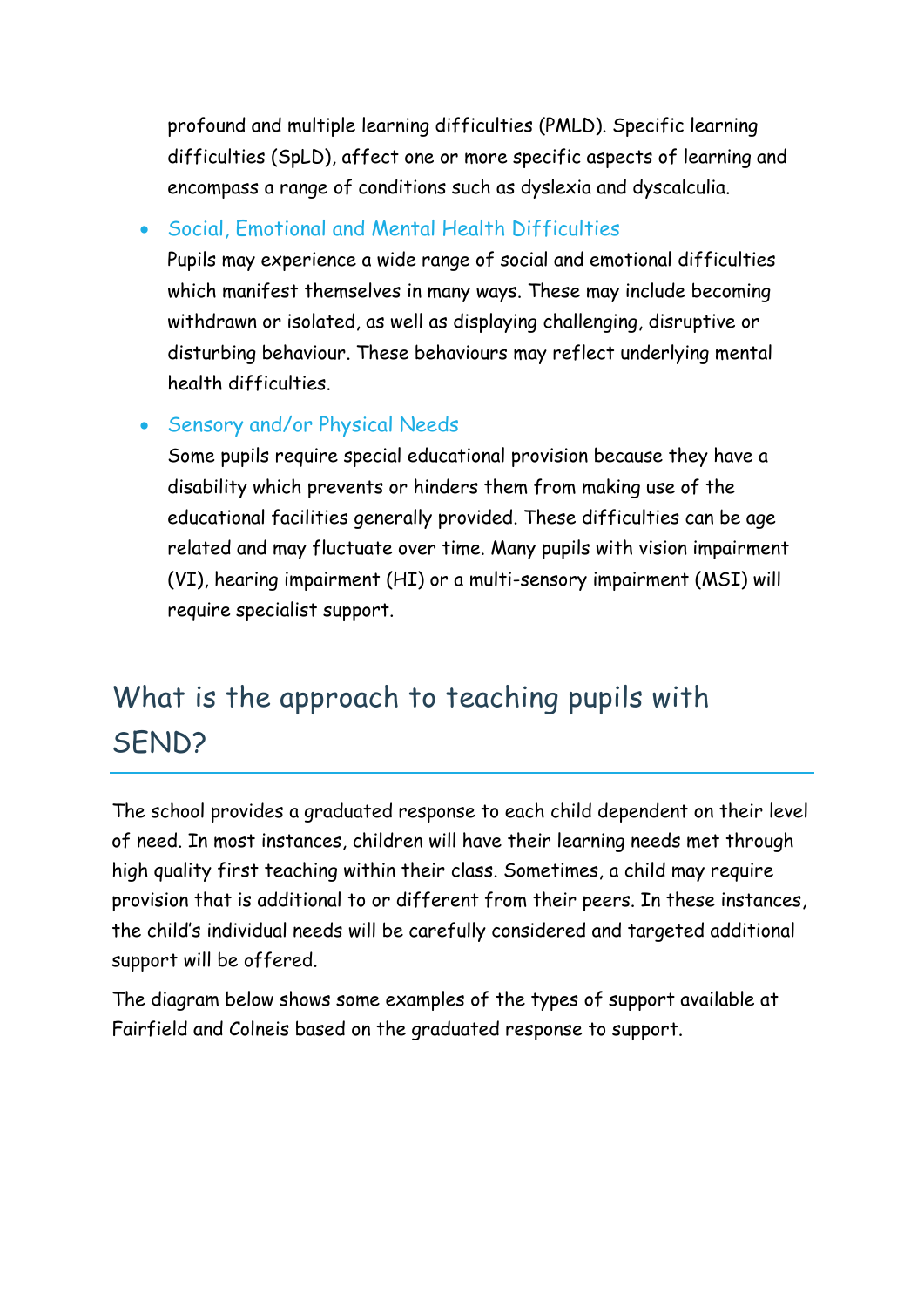

e.g. *involvement with external* services, 1:1 specific intervention support, individual timetable

**Targeted: Small group support for those pupils who are working below age related expectations**

e.g. small group support/interventions, SENDCo observation, family support worker, adaptations to environment, use of technology to aid learning, behaviour plan, workstation

**Universal: Quality first teaching through differentiation**

e.g. high quality teaching, differentiation, auidt of environment, monitoring, use of resources and visuals, advice from SENDCo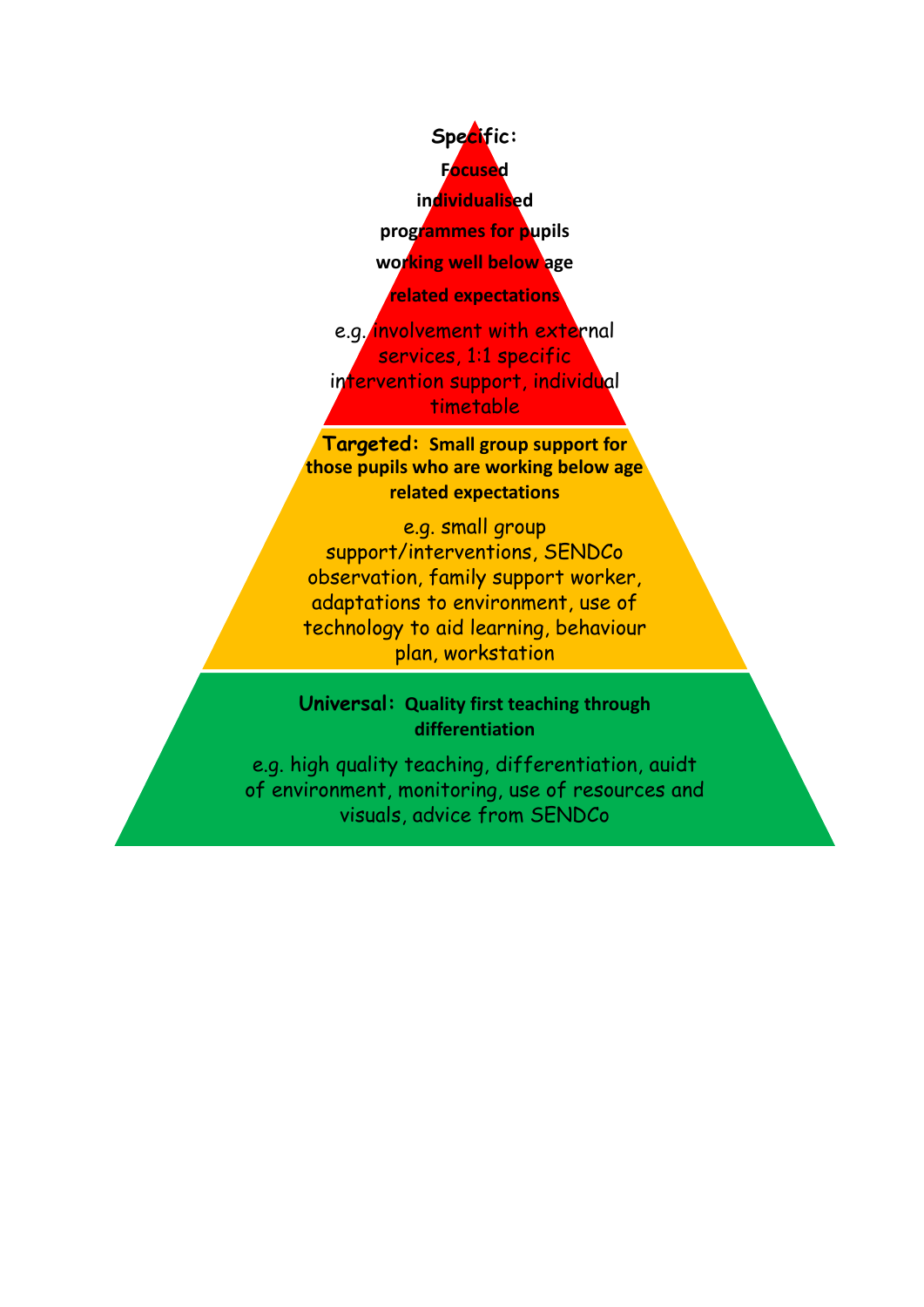# How will the curriculum and environment be adapted for pupils with SEND?

At Fairfield and Colneis, we endeavour to adapt the curriculum and learning environment to meet individual needs where it is possible and reasonable. When necessary, advice is sought from a range of professionals to ensure appropriate adaptations are made. Within reason, we will carry out adaptations that make the building as accessible as possible and provide resources that enable pupils to fully access the curriculum. Appropriate adaptations to the curriculum and learning environment may include: individualised curriculum planning, for example in P.E. or reduced timetables; considering learning styles; enlarging print; using coloured paper or overlays or using prompt cards or visuals. On an individual basis, we will assess when this commitment may require a high level of funding and seek financial support from the Local Authority High Tariff Need Funding.

## How are children with SEND enabled to engage in activities available with children who do not have SEND?

We are an inclusive school and children at Fairfield and Colneis have equal access to activities irrespective of their individual needs. We endeavour to provide a range of activities and opportunities to make learning interesting and enjoyable. Pupils with SEND are always encouraged to join in and where necessary, we make sure they have the support to do so. Children have regular opportunities to work in mixed ability groups and we actively try to identify opportunities for pupils with SEND to take the lead role in activities and be a role model for other children.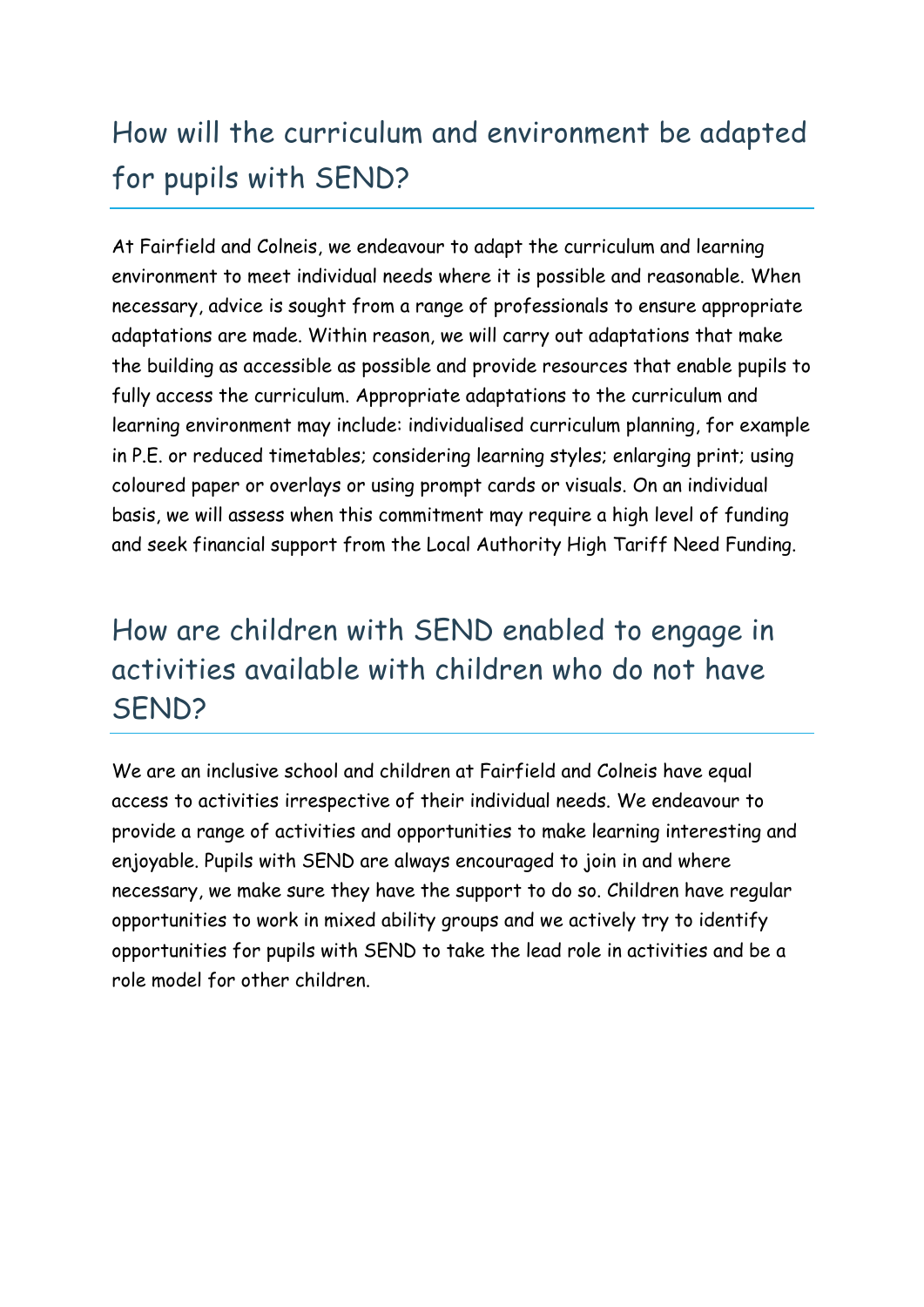# How will the child's progress be assessed and reviewed?

Provision for pupils with SEND is tracked and regularly reviewed by the SENDCo and senior leadership team. The child's progress towards their targets will be assessed by the class teacher under the guidance of the SENDCo. Ongoing assessment of the child's learning will take place during lessons and marking of work. In addition, specific assessments may be carried out in order to measure the child's progress towards outcomes.

In order to inform our review, we consider the following factors listed below:

- Gain feedback given by the staff who support the provisions
- Communicate with the class teacher and teaching assistant
- **Review termly assessment data**
- Review data from any specific assessments undertaken
- Listen to the child's and parent/carer views

This information will contribute to the review of provision and amendments will be made to the support plan as necessary. It may be decided that a provision will be maintain, discontinued or a new one introduced. If an outcome has not been met, limiting factors will be discussed and the plan will be adjusted accordingly.

# How will pupils, parents and carers be communicated with?

We believe that communication is extremely important and will always aim to ensure that pupils and their parents/carers are kept informed. We offer a number of occasions throughout the school year where pupil progress will be discussed such as personalised plan reviews, parents' evenings and EHCP annual reviews. We also offer informal events such as coffee mornings/afternoons, assemblies and 'stay and play' to allow the children to share their work and progress with parents/carers.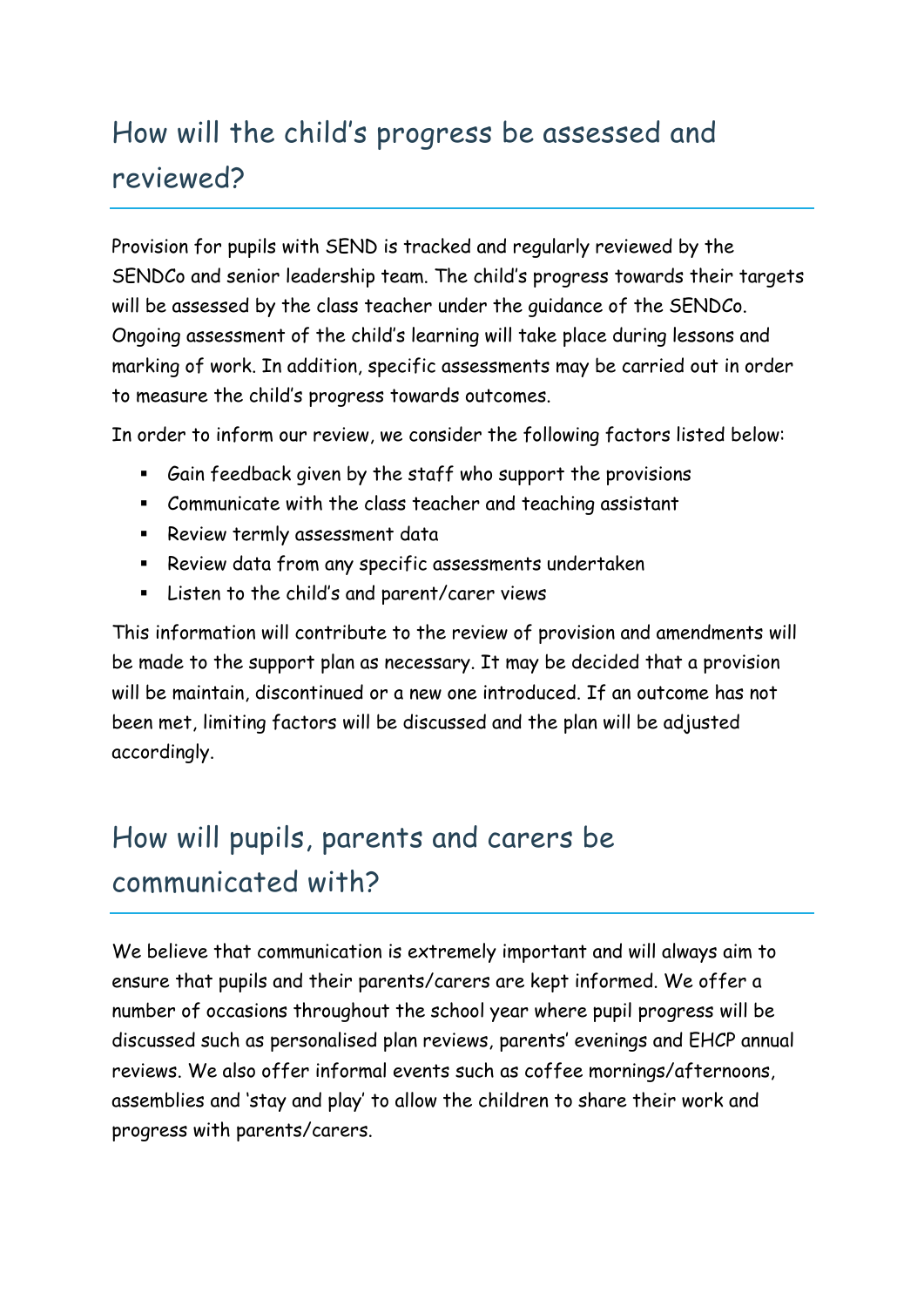A parent can make a request to meet and discuss issues surrounding their child's progress or needs with either their class teacher or SENDCo throughout the year. This can be requested via the school office or letter to the teacher.

If a child needs an assessment that is additional to the normal classroom assessments, parental permission is always sought. Before referrals to outside agencies can be made, permission will also be sought.

# How will the school support transition between classes and key stages?

All children are supported in moving between phases of their education whether it is when moving to a new teacher between academic years or moving between key stages. There are three key transition stages across the Federation of Fairfield and Colneis – starting school in Reception, from year 2 to year 3 and from year 6 to year 7.

Teachers work together to plan and prepare pupils for these moves by ensuring that all information and records are passed on and by giving pupils opportunities to experience their new environment. We work closely with the feeder preschools and high schools to ensure an effective transition is planned and managed. During any transition, support is enhanced for SEND pupils through targeted support from our staff and/or outside agencies; this support is tailored to the needs of the individual child.

We will evaluate any SEND provision the child receives and inform the new school of this. When a pupil leaves during the academic year, we will ensure that records are forwarded in a safe and timely manner and liaise with the new school where appropriate.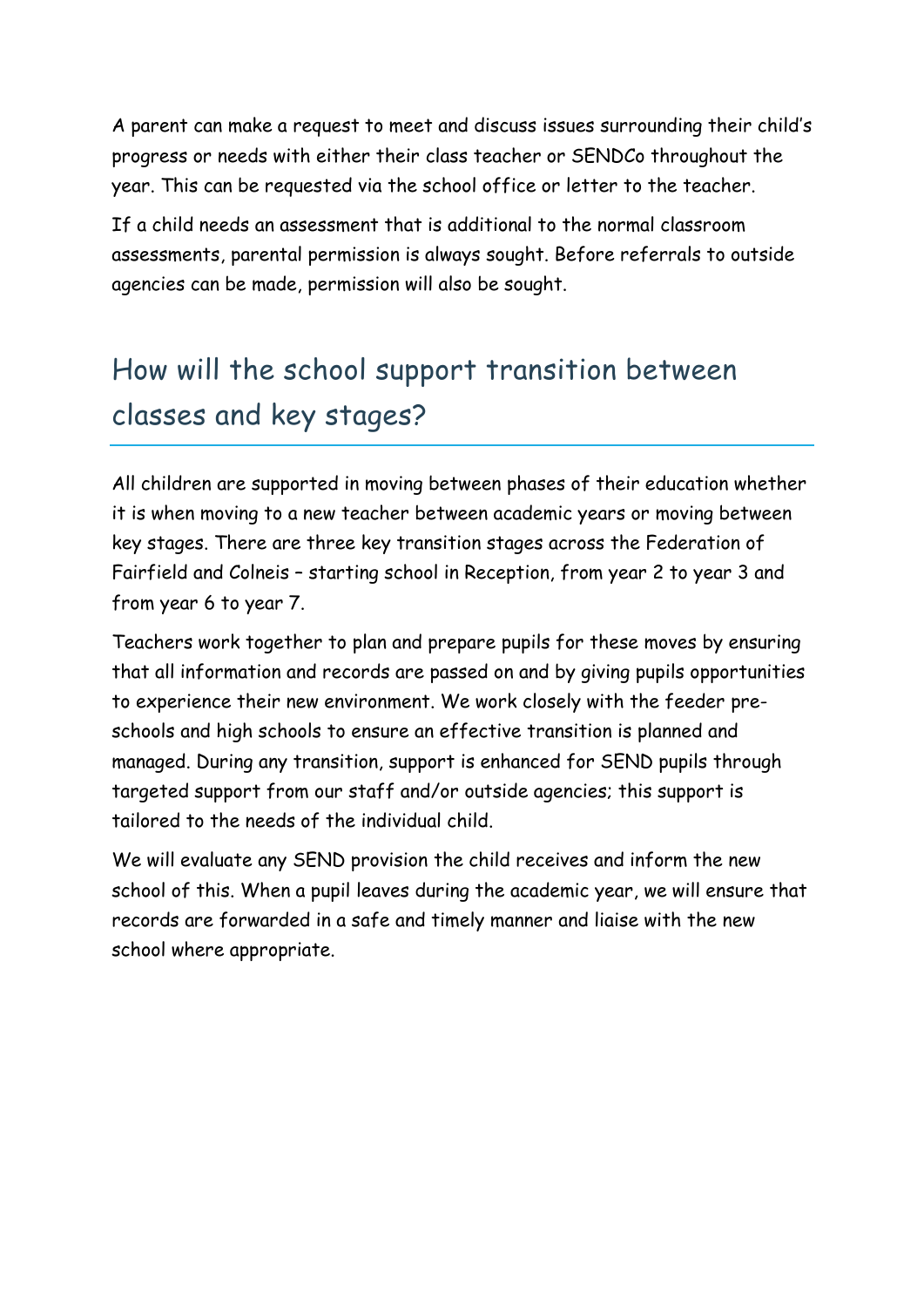# What support is available for improving emotional and social development of children with SEND?

At Fairfield and Colneis, we recognise that most children need support in their social and emotional development from time to time. Therefore, we are committed to ensuring that all of our pupils are supported socially and emotionally whenever it is needed. We pride ourselves on having very caring staff, who take the time to get to know the children they work with. They are skilled in spotting children who may be having difficulties and we have a range of strategies and support we can put in to place to support individual needs. Some of our support strategies are listed below:

- Whole School Thrive Approach
- Thrive intervention sessions with a Licenced Thrive Practitioner
- **Breakfast club**
- **Nurturing lunch clubs**
- **Family Support Worker**
- Meet and greet
- 'Chat time'
- Celebration of all in class and assemblies

We recognise that children with SEND are sometimes vulnerable to factors that may impact on their self-esteem. We are aware of this and consider this as part of the child's one page profile and support plan.

The achievements of all children are celebrated at Fairfield and Colneis and any concerns regarding bullying are dealt with immediately in accordance with our anti-bullying policy.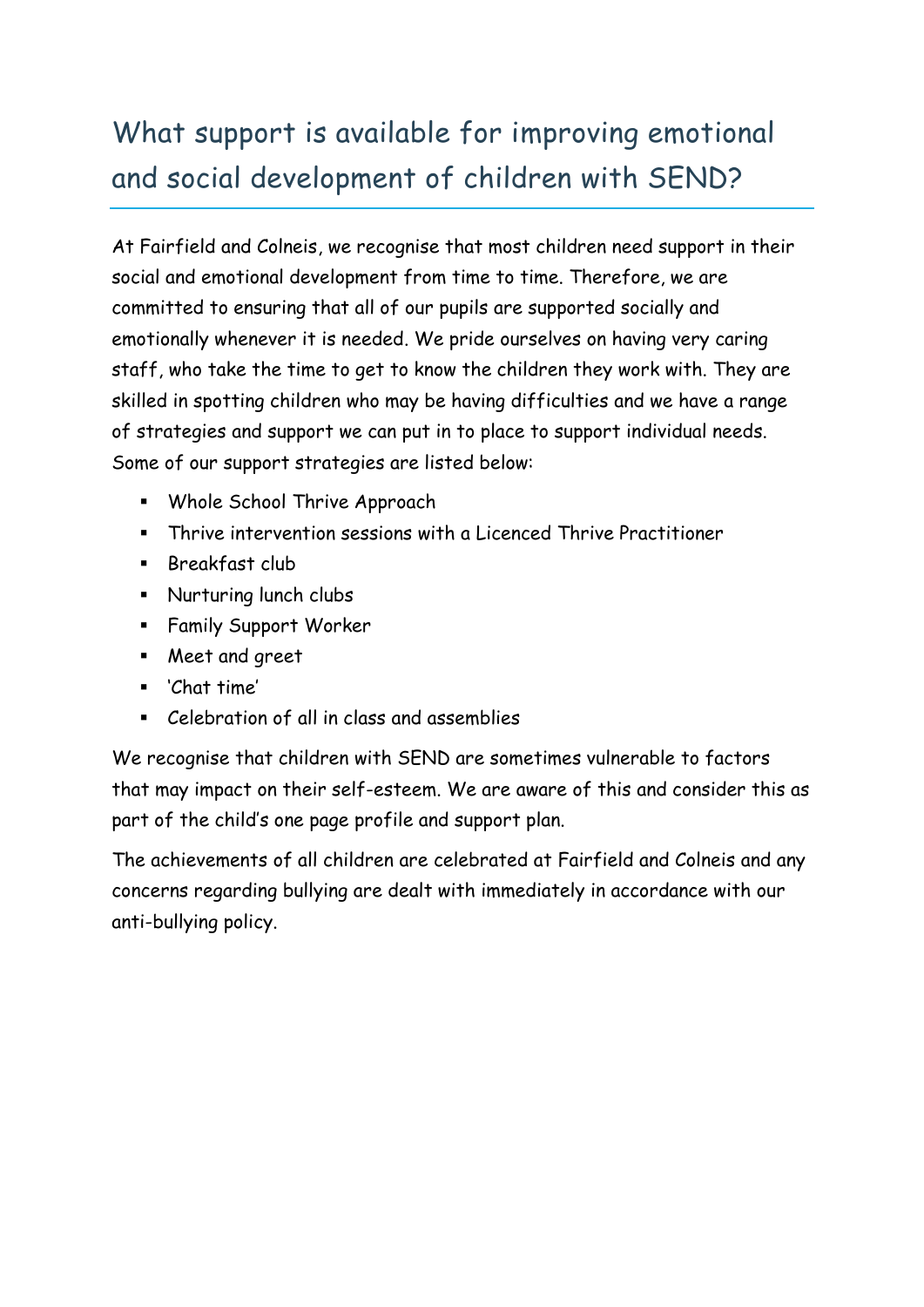# What outside agencies and support will the school use to help pupils with SEND?

There are a number of services across education, health and social care that we can seek support and guidance from. Referrals to these services will be made, where appropriate, with consent of the parent/carer. The following table gives an overview of the kinds of services we can call upon, but is by no means exhaustive.

| <b>Education</b>              | <b>Health</b>              | <b>Social</b>                |
|-------------------------------|----------------------------|------------------------------|
| <b>Specialist Education</b>   | <b>School Nursing Team</b> | Early Help Team              |
| Services (SES)                | Occupational Therapy       | Social Workers               |
| <b>SEND Family Services</b>   | Physiotherapy              | School Family Support        |
| <b>Educational Psychology</b> | Speech and Language        | Worker                       |
| <b>Services</b>               | Therapy                    | CAF - Family Network         |
| <b>Education Welfare</b>      | Primary Mental Health      | Meeting                      |
| (EWO)                         | Team                       | Child in Need                |
| Pupil Referral Units          | <b>Ipswich Hospital</b>    | <b>Child Protection</b>      |
| (PRUs)                        |                            | Children's Centres           |
| Virtual School for            |                            | <b>Suffolk Family Carers</b> |
| Children in Care              |                            |                              |
|                               |                            | <b>Young Carers</b>          |

# How will staff be trained to support pupils with SEND?

At Fairfield and Colneis, all teachers are teachers of children with SEND. We ensure that all staff have the opportunity to request information and training in any aspect of SEND that they require. This may be to enable them to plan learning effectively, to provide effective pastoral care, to nurture inclusion or to effectively evaluate progress. The SENDCo is available to offer support and guidance to teachers in relation to individuals or specific need and where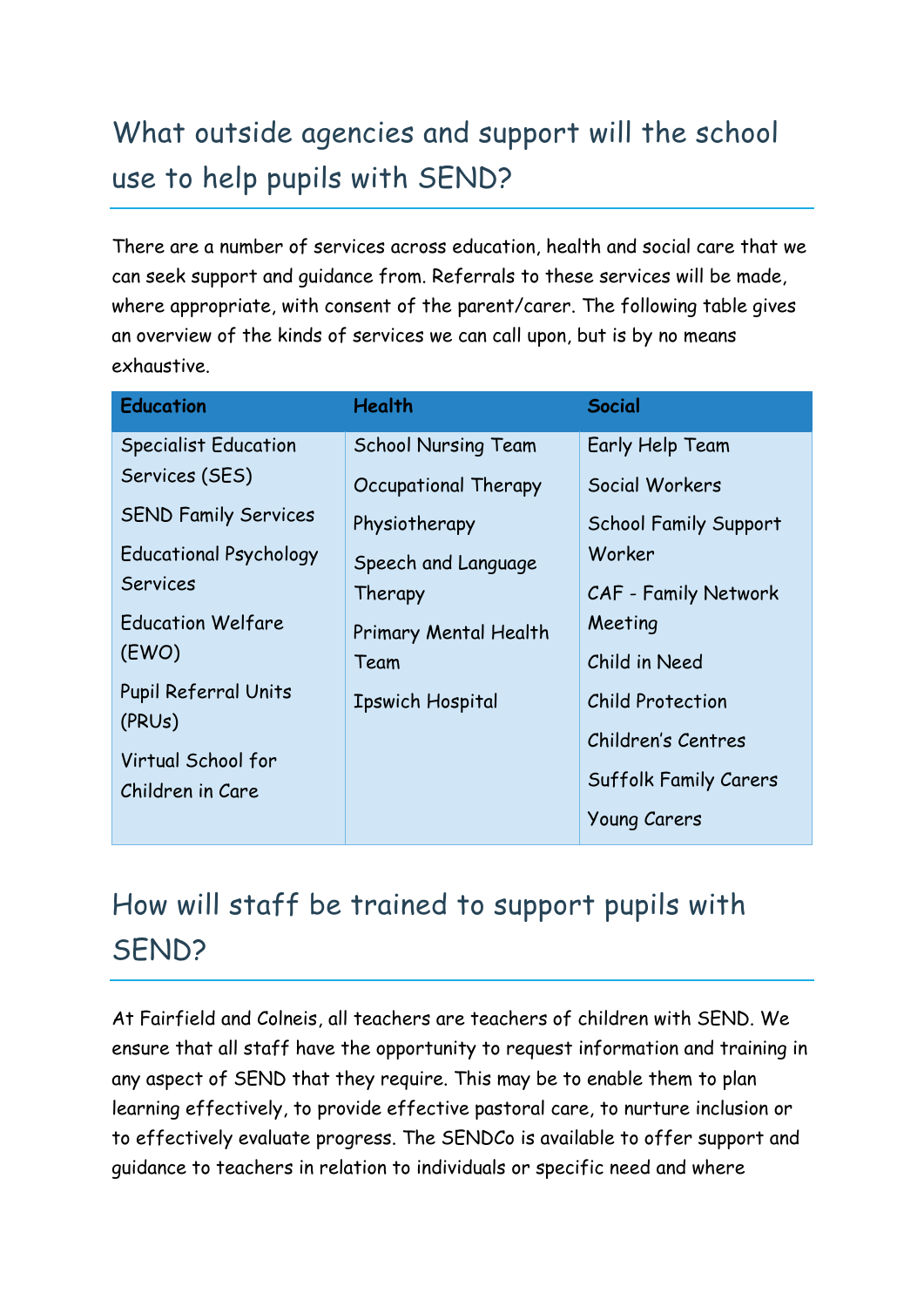appropriate, will arrange training for staff; this may be through in-house training or arranging for outside agencies to deliver training. In some cases, it may be appropriate for staff to go off-site for training and we will endeavour to facilitate this. In addition, we currently work closely alongside a number of specialist professions, such as the Speech and Language Team (SALT) and County Inclusive Support Service (CISS), to ensure the needs of our pupils are met.

## Pastoral Support Worker

Our Pastoral Support Worker is here to support parents and children with any difficulties that they are experiencing in a friendly, non-judgemental way.

Our Pastoral Support Worker can offer support in a number of ways:

- Provide information and support to children and families to get the help they feel they need.
- Promote and enhance the relationship between home and school.
- Provide opportunities for children and families.
- Work in partnership with a range of agencies and professionals to deliver support and interventions.
- Support with parenting offering helpful routines and strategies to use in the home.
- Offer emotional and social support for children whilst in school.

**Our Pastoral Support Worker is Mrs Dawn Piper.**

**Our Deputy Pastoral Support Worker is Mrs Carolyn Shaw.**

**Both can be contacted via the school office.**

## Medical Conditions

All staff are trained to meet the basic first aid needs of children. In the instances where more specific training is required to meet the medical needs of your child we will…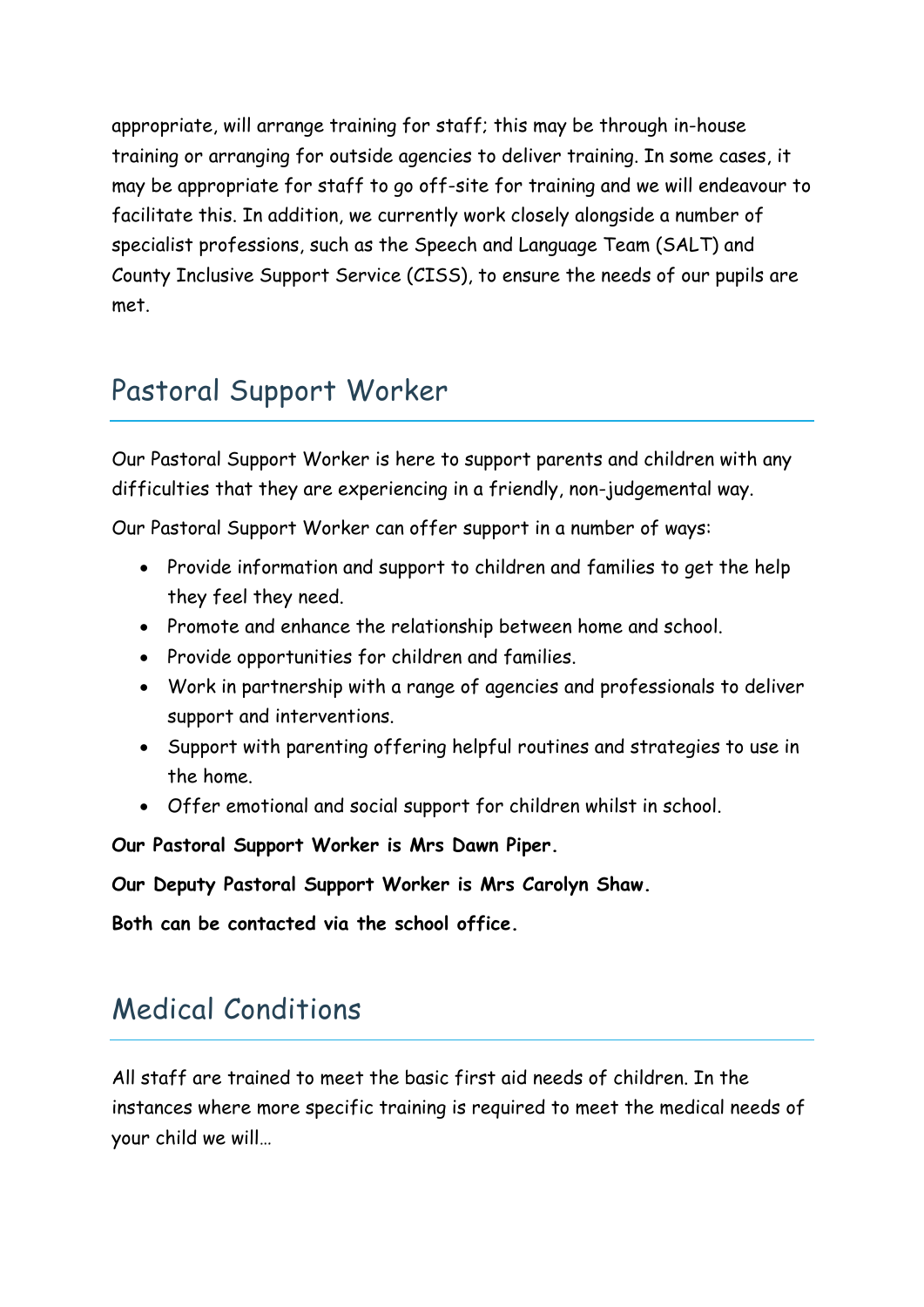- Liaise with the school nurse, parents and staff to provide support in writing care plans for pupils with more complex medical needs;
- Ensure that key staff working with your child are fully trained;
- Ensure that extra staff are trained so that someone is always available to support your child;
- Ensure that medicines are kept securely in the office or in your child's classroom if immediate access to them is required;
- Liaise closely with medical professions such as the diabetes nurse to ensure that we receive the necessary training and advice to support your child's needs.

## How are children who are looked after and have a SEND supported?

Children who are looked after and have SEND will be identified and receive all necessary provision in line with their peers. However, in order to avoid breakdown in their care placement, we will endeavour to ensure that we address their needs immediately and as efficiently as possible. The designated teacher for Children in Care (CiC) will work alongside the appropriate local authority Virtual School to ensure accurate completion of Personal Education Plans (PEP) and other relevant paperwork.

**The Virtual School Headteacher for Suffolk is Mr Matthew Cooke. He can be contacted via telephone on 01473 260818 or via email at [suffolkvirtualschool@suffolk.gov.uk](mailto:suffolkvirtualschool@suffolk.gov.uk)**

**The designated teacher for Children in Care (CIC) is Miss Emma Gooding. She can be contacted via the school office.**

# How will the school evaluate the effectiveness of the provision for pupils with SEND?

At Fairfield and Colneis, we undertake a number of measures that contribute towards evaluating the effectiveness of provision for pupils with SEND across our school, which are detailed below: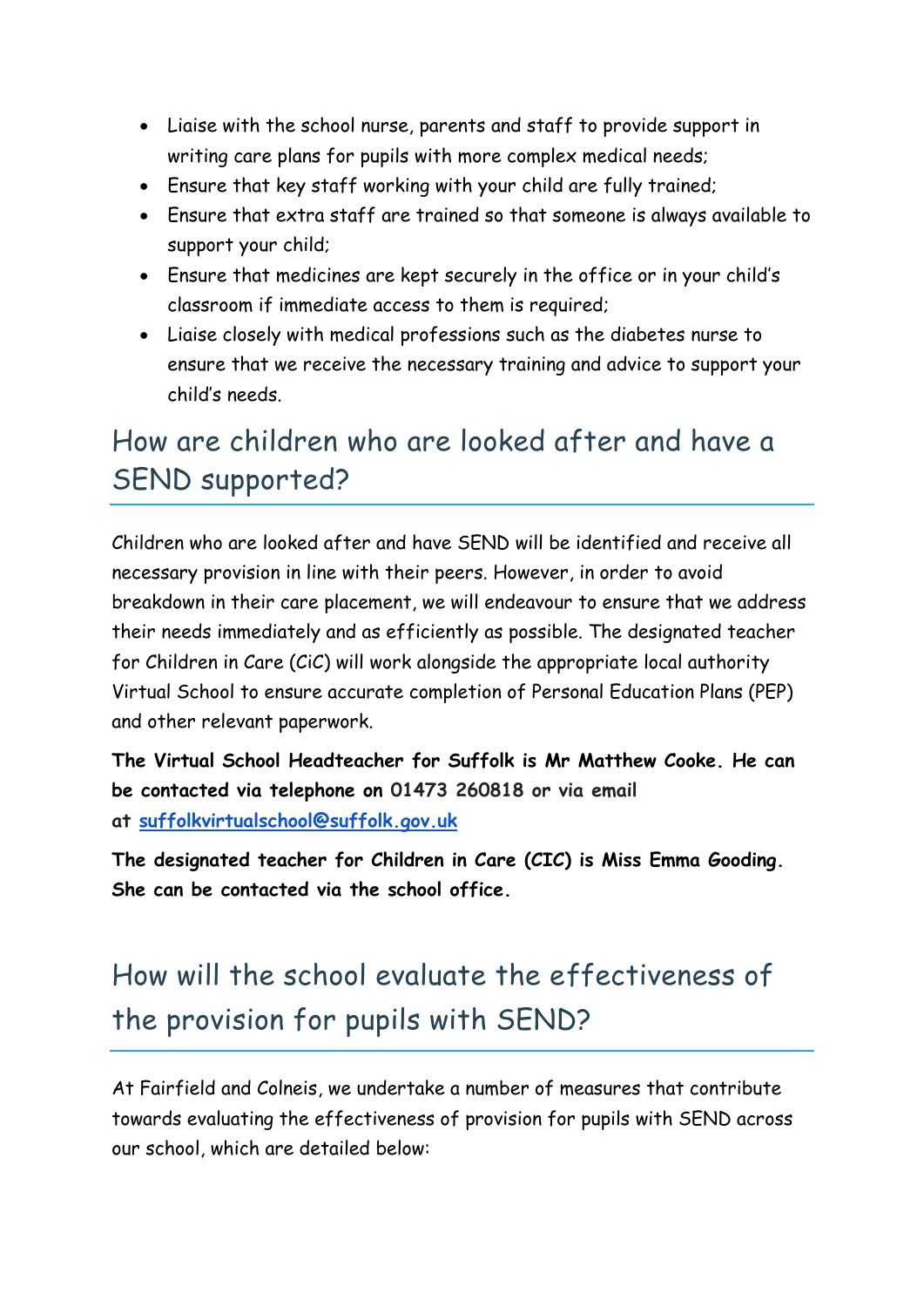- **Termly data tracking;**
- **Pupil Progress Meetings;**
- **Provision mapping;**
- **EXECTE 10 EXECTE FIGHTS IN THE EXECTE FIGHTS** Learnings;
- Book and planning scrutiny;
- **Pupil and parental feedback.**

These are conducted by the SENDCo and members of the senior leadership team.

By using a range of measures we are able to robustly evaluate the effectiveness of the provision we provide for pupils with SEND and make any necessary amendments where identified.

# How is information about SEND shared with the Local Authority?

The Local Authority requires schools to provide specific information to them regarding SEND. As a school, we submit a twice yearly school census that details the number of children identified as having SEND. We also keep our school records on the county-wide system, SIMs, up to date which details the children identified as having SEND and their category of need. This system can be accessed by the Local Authority.

In addition, we are required to submit paperwork regarding Statements and Education, Health and Care Plans (EHCPs) to the Local Authority for their consideration; this includes referrals, transfer and annual reviews.

## How will the school handle complaints about SEND?

At Fairfield and Colneis, we take any complaints very seriously and will always strive to do our best to resolve them. This is best achieved through open and honest meetings involving all relevant parties and where necessary, independent support. The SENDIASS service can help, either by supporting parents at meetings or informing them of any further course of action that they can take.